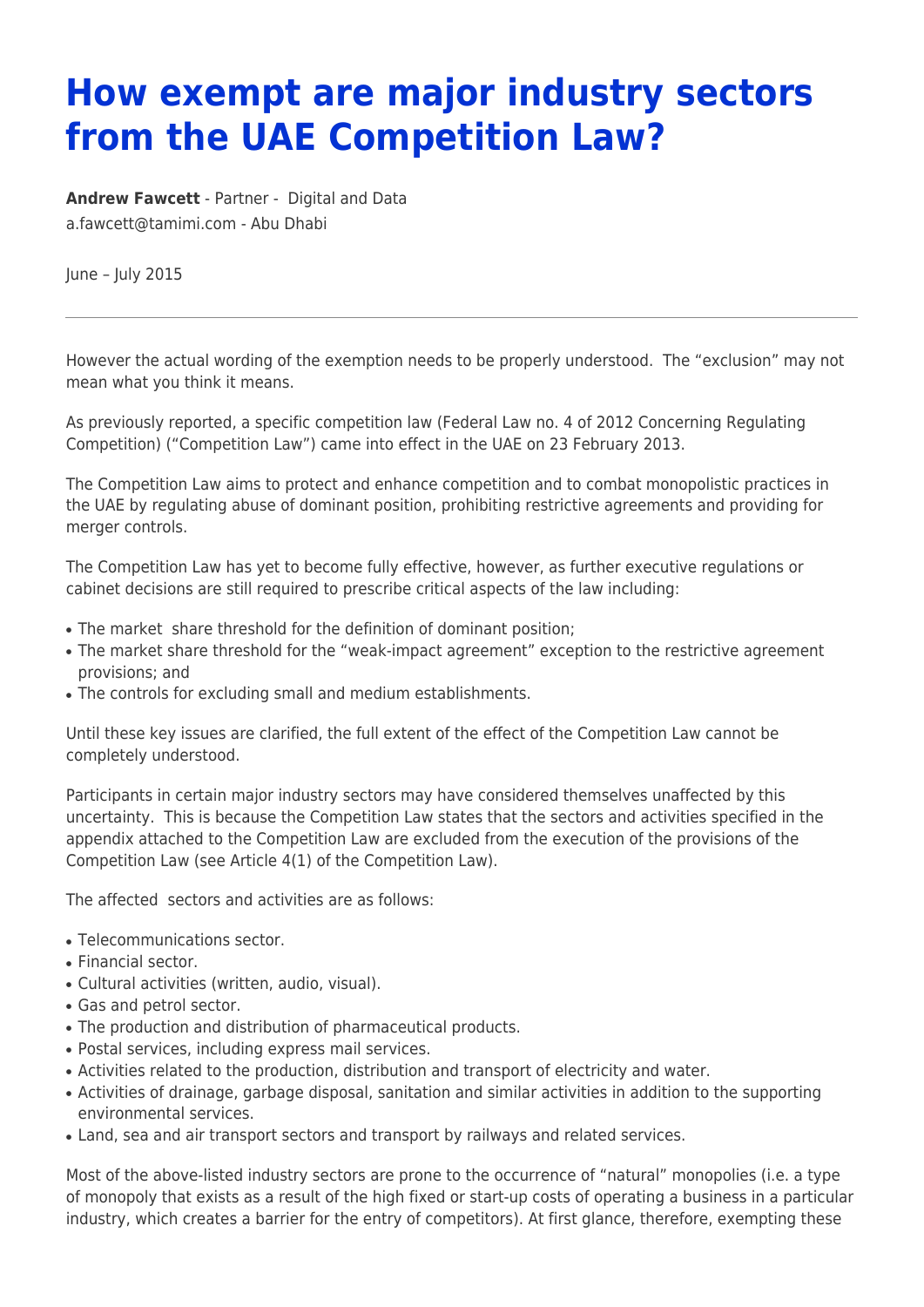sectors from regulation under the Competition Law appears odd.

More careful reading of the Competition Law (and its annex in particular) is required.

What the annex to the Competition Law states (in its English translation) is as follows:

Any agreement, practice or business related to a certain commodity or service of which another Law or regulation has granted the responsibility of organising the competition rules thereof to sectoral regulatory bodies shall be exempted from the application of the provisions of this Law ….

The annex then goes on to state that such exemptions "shall include" the sectors, activities and services that are expressly listed in that annex.

Does this mean that the listed the sectors and activities are exempted outright from the Competition Law? Or does it mean that they are exempted only because another law or regulation has granted the responsibility of regulating competition in that sector to a sectoral regulatory body?

For example, in the UAE's telecommunications sector, Federal Law no. 3 of 2003 Regarding the Organization of the Telecommunications Sector, as amended ("Telecommunications Law") established the Telecommunications Regulatory Authority ("TRA") as the competent authority to oversee the telecommunications sector in the UAE and to issue regulations, instructions, decisions and rules regulating and ensuring competition in the telecommunications sector (Article 14(1) of the Telecommunications Law).

It is, therefore, clear cut that the telecommunications sector is exempt from the provisions of the Competition Law. Yet under the Telecommunications Law the TRA's competence to regulate and ensure competition in the telecommunications sector is stated to be "without prejudice to the applicable law and regulations". So arguably the TRA's regulation of competition still has to be consistent with the Competition Law.

In other sectors the legal position may be less clear.

The Medicines Pricing and Companies Committee, which fixes the price of medicines and pharmaceutical preparations, was established under Federal Law no. 4 of 1983 concerning Pharmaceutical Professions and Institutions ("Pharmacy Law"). In addition, the price for selling imported and local drugs to the public is to be calculated in accordance with Articles 2 and 3 of Federal Ministry of Health Resolution no. 838 of 2008. The Ministry of Health also keeps the price of generic drugs manufactured in the UAE under review, favouring price reductions to assist poorer patients and ensure affordability.

The Pharmacy Law and the Ministry of Health resolutions described above clearly give the Medicines Pricing and Companies Committee and the Ministry of the Health the responsibility to regulate the prices for pharmaceuticals products, but this is not the same as having responsibility for organising the competition rules for the sector.

Accordingly, participants who produce and distribute pharmaceutical products in the UAE may not simply be able to presume that they have a complete exemption from the Competition Law in relation to activities not expressly regulated by Pharmacy Law (e.g. agreeing with competitors to divide territories, allocate customers, to limit production or to boycott customers could be subject to the prohibitions in the Competition Law).

With regard to the rail sector, a draft regulating law (Federal Law Draft no. 999 of 2011) was issued. This expressly gives the National Transport Authority competency for all issues of economics in the railway sector (including regulating competition). As that law has not been enacted, does this mean there is no law or regulation that has granted the responsibility of organising the competition rules for the rail sector to National Transport Authority (and so the exemption of the rail sector from the Competition Law is not effective) or is the National Transport Authority the sectoral regulatory body as it is generally empowered